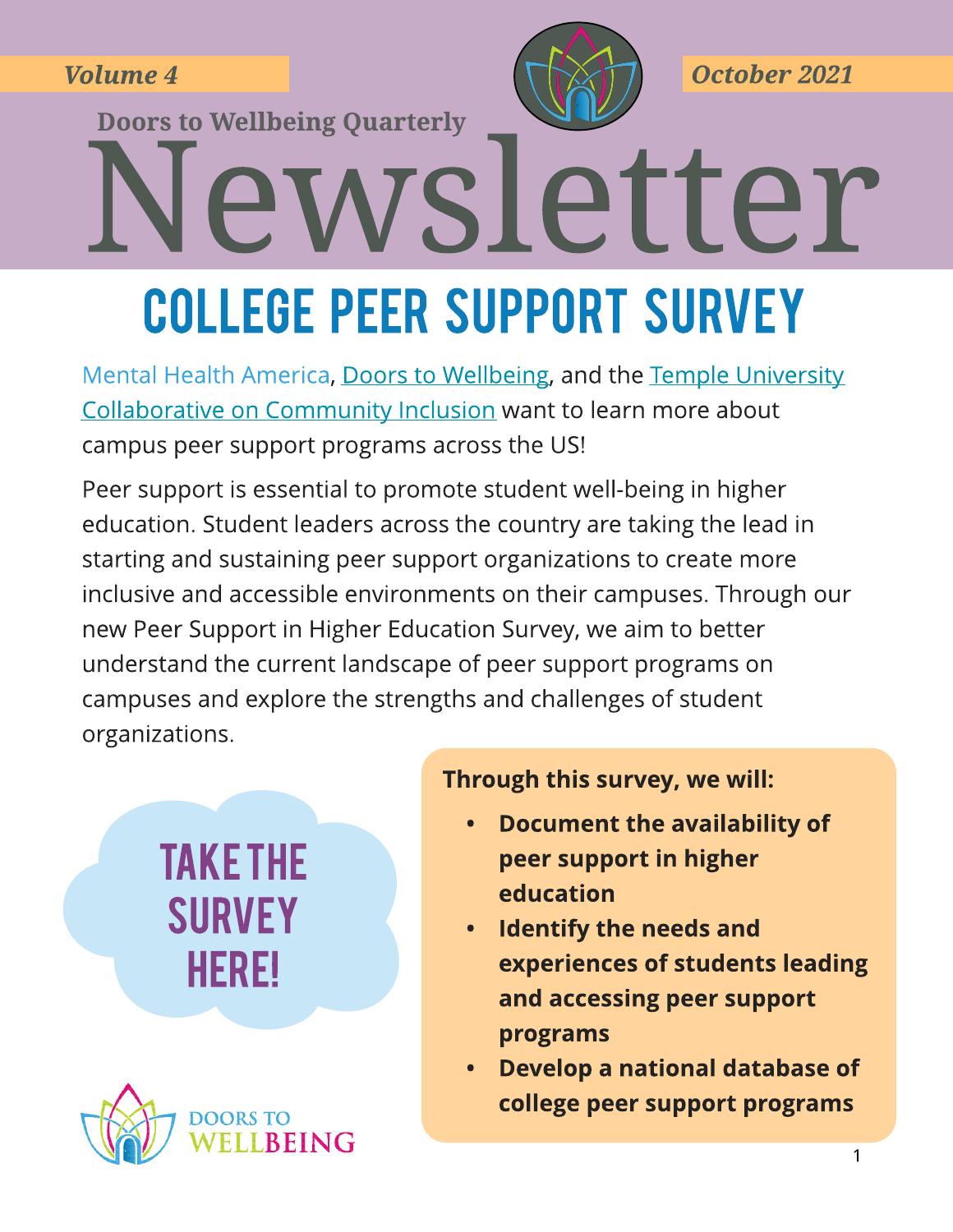## WE SURVEYED ABOUT PSYCHIATRIC ADVANCED DIRECTIVES...HERE ARE THE RESULTS!

In July and August, we conducted a survey looking to get a picture of what the peer support workforce knows about Psychiatric Advance Directives (PADs) also known as Mental Health Advance Directives. An Advance Directive outlines a person's wishes in the event that they are incapacitated or unable to express wishes for health care and treatments. Under federal law, any facility receiving Medicare or Medicaid reimbursements is required to use advance directives.

Close to 800 people filled out our survey. A majority of participants (59%) did not know or were unsure about their state's laws related to PADs. Most participants (73%) would like to know more about PADs in their states. Almost all participants identified as trained peer specialists or in equivalent positions (90%). Most (62%) are in positions to assist others in developing a PAD. The survey makes clear that more education is needed to support peer specialists to learn more about PADs both to assist others and create a PAD for themselves.

#### From the information in the survey, we will be able to develop a peer network and a plan to educate people about the importance and power of PADs.



O4 Are you employed in a position that would call for you to assist others in developing a PAD?

> Check out our webinar: **Enhancing Quality of Care with Psychiatric Advanced Directives** (PADs) and Peer Support **Click here!**

## PAD, MOST ARE ACTUALLY EMPLOYED IN A POSITION THAT ALTHOUGH MOST PARTICIPANTS SAY THEY DO NOT HAVE A WOULD REQUIRE THEM TO HELP OTHERS DEVELOP ONE.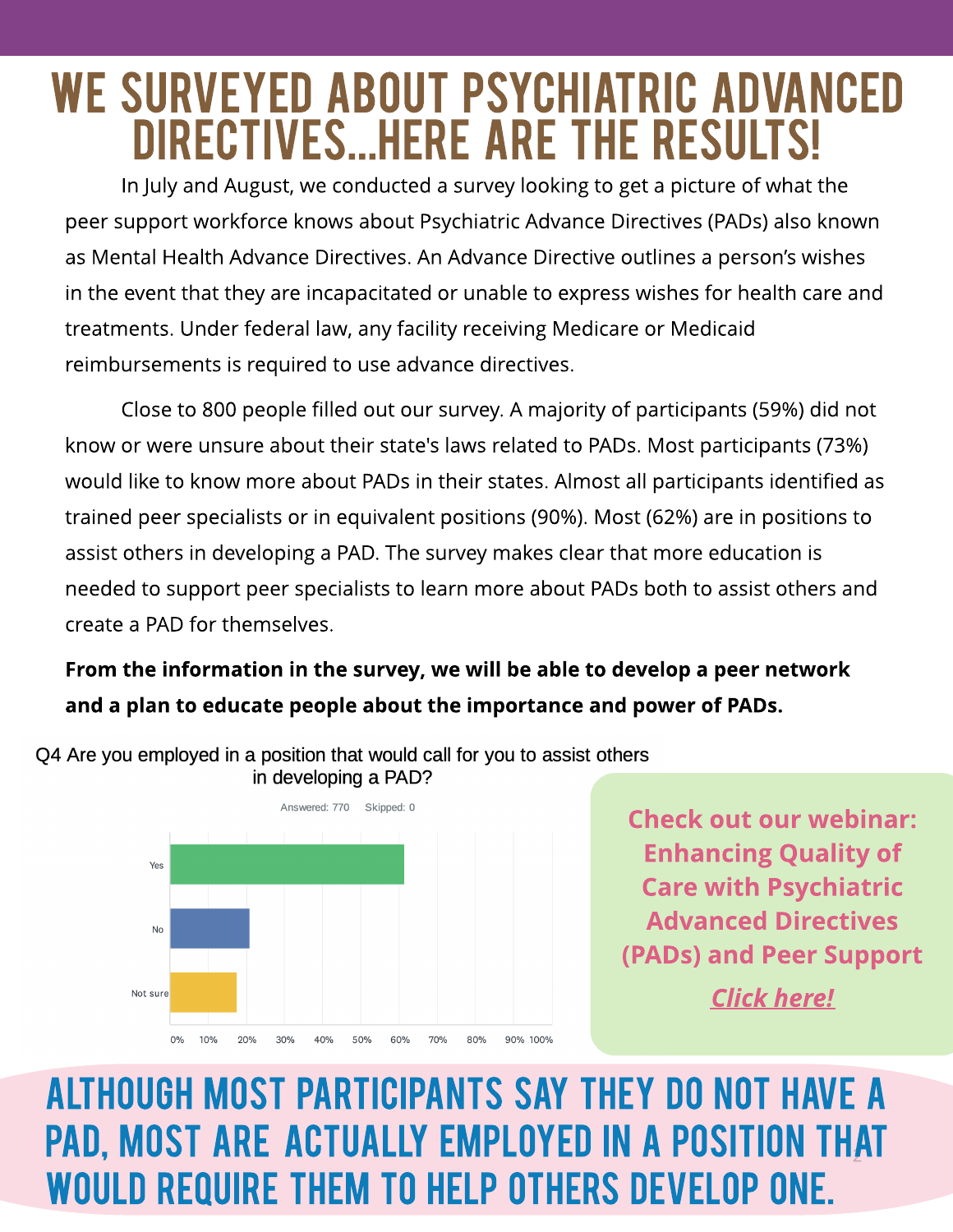# A PERSONAL PERSPECTIVE...

## "HELLO, MY NAME IS JOSEPH WILSON. MOST PEOPLE CALL ME JOEY."

Today I will be telling you about my mental health journey and a huge dream of mine: to one day make education accessible for individuals who live in group homes and adult family homes as well as for those who receive outpatient services connected to group homes and adult family homes in Washington state.

I understand how important education is in society. It opens many doors and leads to opportunities. Accessing education and programs specifically designed for people with disabilities can be challenging.



#### "NO ONE SHOULD BE LEFT OUT OF EDUCATIONAL EXPERIENCES JUST **BECAUSE THEY LIVE IN A GROUP** homeor adult family home."

I am 29 and have lived on my own in an apartment for 7 years. Ten years ago, I was diagnosed with schizophrenia. I thought my life would never be the same when I was diagnosed, yet this mental illness would be the very thing that saved my life and helped give me a future.

I have been part of a mental health agency called Transitional Resources in Seattle for a decade. My journey wasn't easy, but I have excelled tremendously. Through hard work and determination, I graduated college with an associate's degree. I have two jobs: one at an athletic club and another at a grocery store.

I attended the Bellevue College Occupational Life Skills program, which is tailored to people with developmental disabilities. During my second and third year there, I helped with House Bill 1199, even going to Olympia and speaking to the Legislature. This bill allows individuals to work as much as they would like with no income cap or age restriction while staying on Medicaid. In Washington state this program is also known as the Mental Health Workers with Disabilities program.

and helping to create educational and job opportunities for other disabled people like I received multiple awards on behalf of the passage of that bill, including Advocate of the Year through Allies in Advocacy and the Arc of King County Community Change Champion Award. During my 4th year at Bellevue College, I spoke at the scholarship dinner and was runner-up for class of 2020 valedictorian. I currently serve on the Seattle NAMI board and the Arc of King of County board. I love giving back to society myself.